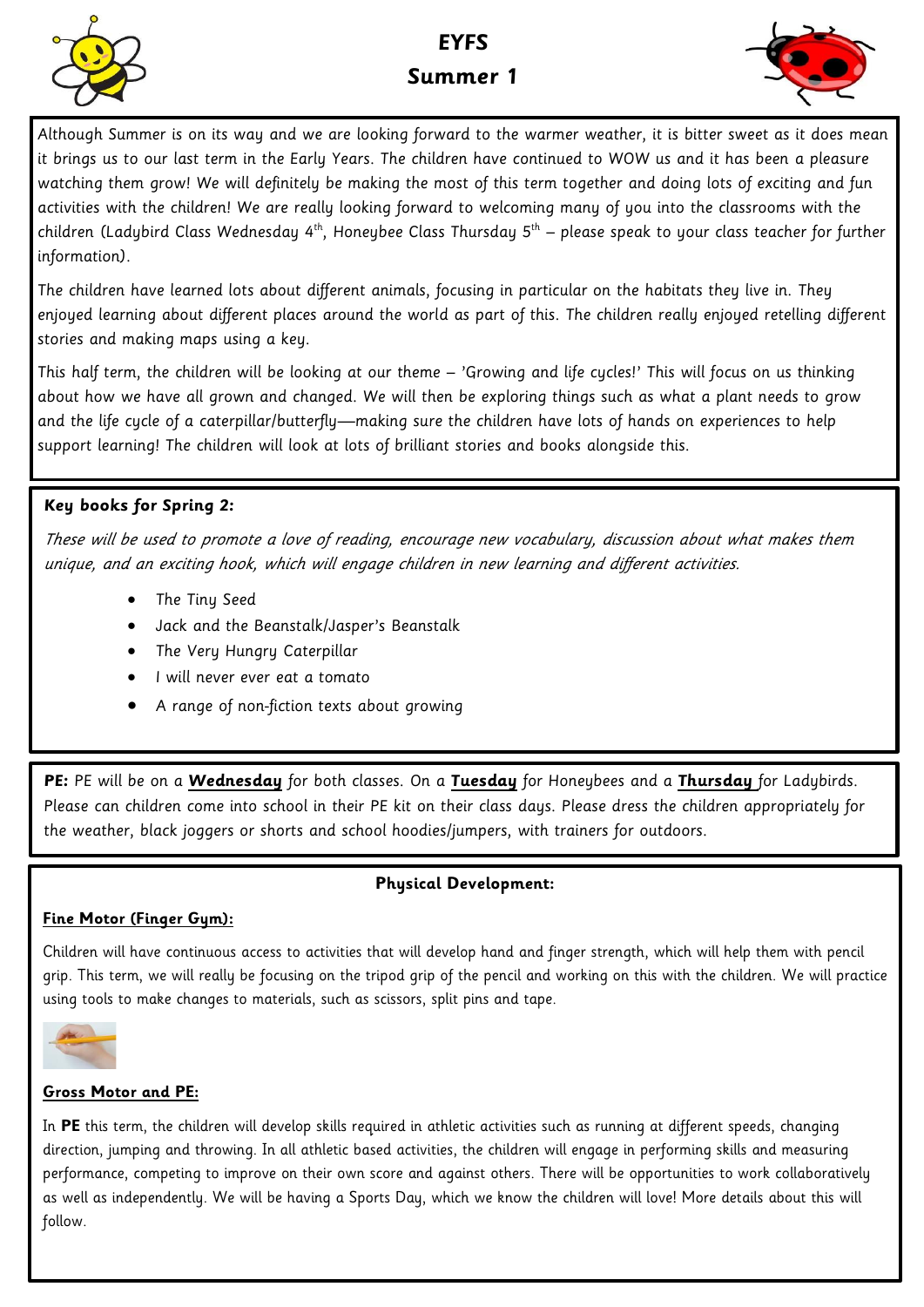## **Personal, Social and Emotional Development**

### **SCARF: Being my best**

During this unit, we will explore the following:

- The children will explore what it means to **bounce back** when things go wrong.
- We will look at what it means to build resilience and the children will think about what they can do when faced with a challenge, or when something does not go as they had originally planned.
- **Yes I can**! We will work on building the children's confidence and self- belief!
- We will look at healthy eating and how that helps our body and mind.
- The children will think about how keeping active helps to keep our body and mind healthy. We will look at the importance of exercise and how sleep is really important too.
- The children will talk about how we should be kind and caring to living animals and the world around us.

## **Communication and Language**

## **Key Vocabulary for this half term:**

## **Grow, height, length, measure, seed, soil, plant, chrysalis, cocoon, life cycle**

- We will continue to use circle times, as a whole class and in small groups to develop use of language and communication skills.
- During our VIPERS sessions where we read a book as a whole class and answer questions about what we read, the children will be introduced to a new WORD. We will talk about the meaning of this word and will display this in the classroom. We will encourage the children to use this new word and will listen out for it when they are learning in the classroom.
- We will look at different rhymes and poems and learn these.
- The children will practice retelling stories we have read, thinking about repeating phrases from the books.
- We will look at question words and use these to ask questions to find out more about things we are learning about or stories we have read.
- Using experiences the children will have, such as watching the life cycle of a butterfly, we will use these to retell things in sequence, using words such as first, then, next.

## **Expressive Arts and Design**

- The children will use different techniques for joining materials when constructing.(Construction station – split pins, selo-tape, masking tape, treasury tags, glue)
- Using different materials, the children will plan make and then evaluate a construction model.
- The children will look at the work of a famous artist and produce a piece of art work using an artist's style as a stimulus (Vincent Van Gogh – Sunflowers.)
- The children will use resources to create observational drawings. (Sunflower/plants.)
- We will use real life objects to create painting and prints. (Printing/painting using food.)
- The children will listen to a piece of music and create movements to it. (Movement of a butterfly.)
- The children will continue to use a range of resources to create their own props to aid role play.
- The children will continue to use role play to take on a role and create a narrative for their play. We will encourage them to retell stories they have listened to or recreate events we have discussed.
- The children will learn and perform a number of songs.

## **Understanding of the World**

- As part of our focus on growing, the children will identify and sort things that are living and things that are not.
- The children will identify things that grow around us.
- We will talk about how they have changed since a baby and how we have grown, making comparisons between what they can do now and then.
- The children will have opportunities to make observations about the life cycle of a butterfly. (Hands on experience – Caterpillar kit.)
- The children will learn and discuss the key features of the life cycle of a butterfly and a frog and talk about how they change.
- The children will identify what a plant needs to grow.
- The children will identify the steps needed to plant a seed. (Hands on experience – planting a seed and helping a plant to grow.)
- The children will explore and understand where different food comes from and we will talk about where food grows.